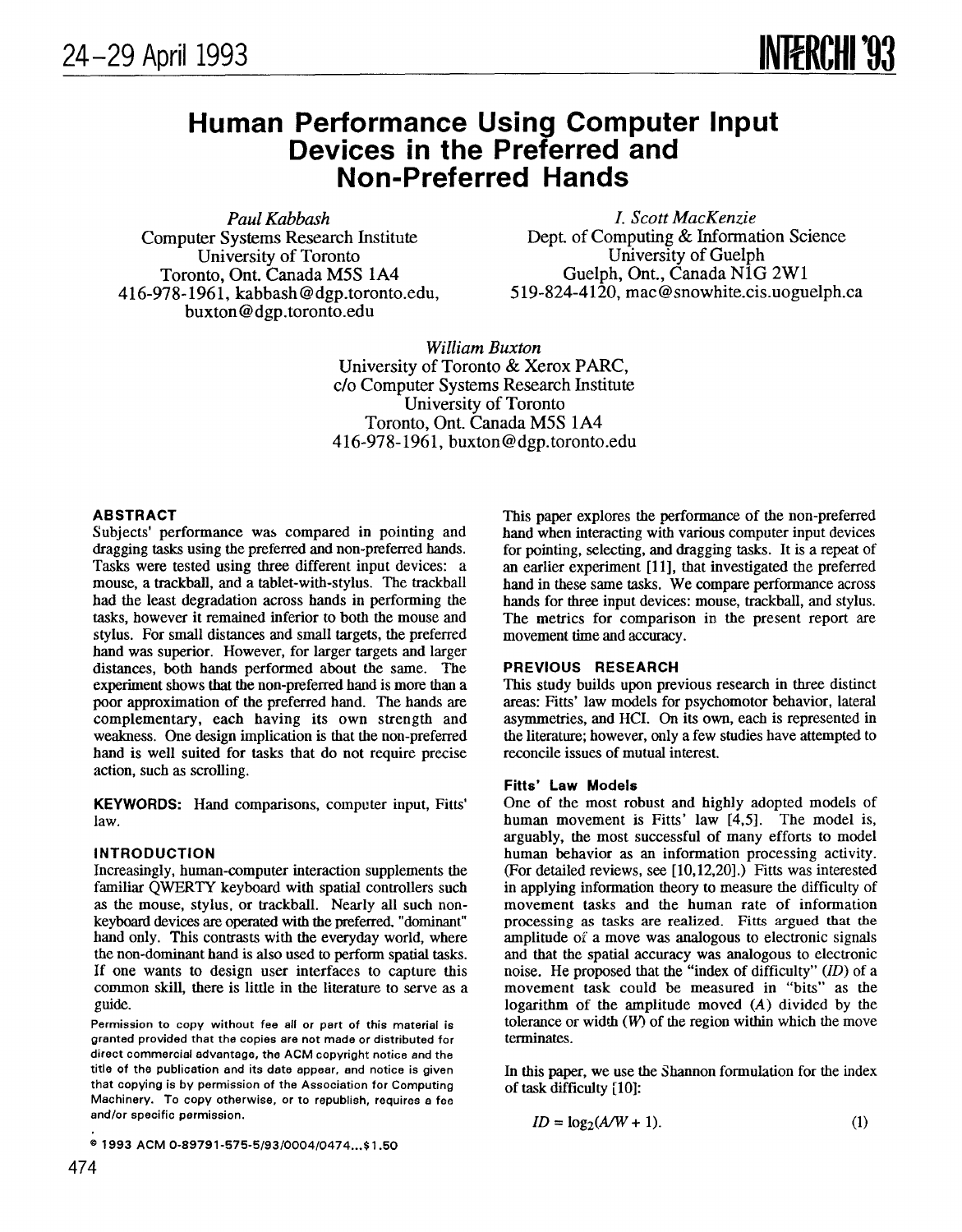In calculating *ID*, we adjust target width to reflect the spatial distribution of responses. This is in keeping with the information theoretic premise of the law, in which target width is analogous to a Gaussian distributed "noise" perturbing the intended signal (i.e., amplitude). The normalized target width is usually called the "effective target width,"  $W_e$  [10].

## Lateral Asymmetries

Three theories have been proposed to account for the between-hand performance differences in rapid aimed movements.

The first is that preferred and non-preferred hands differ primarily in their use of sensory feedback control [6,17,21]. In expounding this theory, Flowers [6] contrasted "ballistic" and "controlled" movements. He found that the preferred and non-preferred hands of strongly lateralized subjects achieved equal rates in a rhythmic tapping task, but that in a variation of Fitts' reciprocal tapping task (ranging from  $ID=1$  to  $ID=6$ ) the preferred hand outperformed the non– preferred hand by 1.5- 2.5 bits/s, with differences marked at all but the lowest two  $IDs$ .

A second theory is that the preferred hand is less "noisy" in its output function. Accordingly, increases in movement amplitude or decreases in movement time require a greater force, which leads to greater output variability and thus more errors  $[16]$ . Annett et al.  $[1]$  suggested that this theory could be adapted to account for differences between hands in a peg transfer activity in which movement time was a dependent variable.

A third model, which predicts a left-hand advantage for larger target distances, was suggested by Todor and Doane [18]. This model, in a sense, expands on Flowers' notion of feedback control by incorporating both a lefthemisphere/right-hand superiority for sequential processing. and a right-hemisphere/left-hand superiority for non-adaptive parallel processing. The model was based on Welford's proposal that rapid aimed movements are composed of two distinct parts: a "fast distance-covering phase and a slower phase of 'homing' on to the target"  $[20]$ . The first phase is similar in speed to ballistic movement, but the second phase requires an additional process of visual control. They hypothesized, assuming contralateral control for the movements, that the right and left hands should exhibit a performance advantage in task conditions favoring the dominant processing mode of the contralateral hemisphere; specifically, that within tasks of equivalent calculated difficulty, movement time in the right hand should increase as the width and amplitude of the target grows larger while it should decrease in the left hand.

Although the association between motor programming and the spatial complexity of a task has been questioned in the literature, particularly by Quinn et al. [19], our interest in the Todor and Deane model is primarily in the practical result. In designing computer interfaces that allow for separate input from the non-preferred hand, it is useful to discem features of the task, aside from difficulty, that give a consistent advantage (or disadvantage) to the non-preferred hand. The issue of program complexity in itself, however, will not be directly addressed.

# Human-Computer Interaction

A number of studies have been published which compare the usage of various input devices. This literature is effectively surveyed elsewhere [7, 13]. However, we have found few studies that compare performance of the dominant vs. non-dominant hand in spatial tasks. An exception is Boritz, Booth, and Cowan [2] who tested a group of lefthanded subjects and a group of right-handed subjects in a simple target selection task. Their study was flawed, however, in that the left-handed group had considerable prior experience using the mouse in the right hand, owing to the forced position of the mice in the computer lab.

Buxton and Myers [3] performed two experiments examining two-handed input. In the first, the non-dominant hand scaled an object while the dominant hand positioned it. In the second, the non-dominant hand navigated (scroll and jump) through a document while the dominant hand selected specified pieces of text. These experiments clearly demonstrated that users could easily use the non-dominant hand in such tasks,

MacKenzie, Sellen, and Buxton [11] showed that Fitts' law was applicable beyond traditional target acquisition tasks to include tasks such as dragging. This experiment provided half of the data for the current study. It tested the mouse, trackball, and tablet-with-stylus and found performance decrements for dragging compared to pointing. This degradation was concluded to be due to interference between the target acquisition task and maintenance of the dragging state (for example, holding down the mouse button while dragging). This degradation was found on each device for the criterion variables movement time and error rate. The amount of degradation was not uniform across devices, however. Significant one-way effects and two-way interactions revealed that the trackball was more prone to errors during dragging. Movement time was significantly longer for the trackball on both tasks; however the degradation during dragging was more pronounced for the mouse than for the trackball or stylus.

The experiment described in the next section emerged from the following hypotheses:

- H<sub>1</sub> Preferred and non-preferred hands yield the same speed, accuracy, and bandwidth using the mouse, trackball, and stylus in pointing and dragging tasks.
- H2 Devices using small muscle groups (e.g., trackball) produce smaller differences between hands than devices using large muscle groups (e.g., mouse & stylus).

Of course, the first hypothesis is a null statement leading to the usual statistical tests. Differences were fully expected. A major motivation in the present study was to determine the extent of such differences.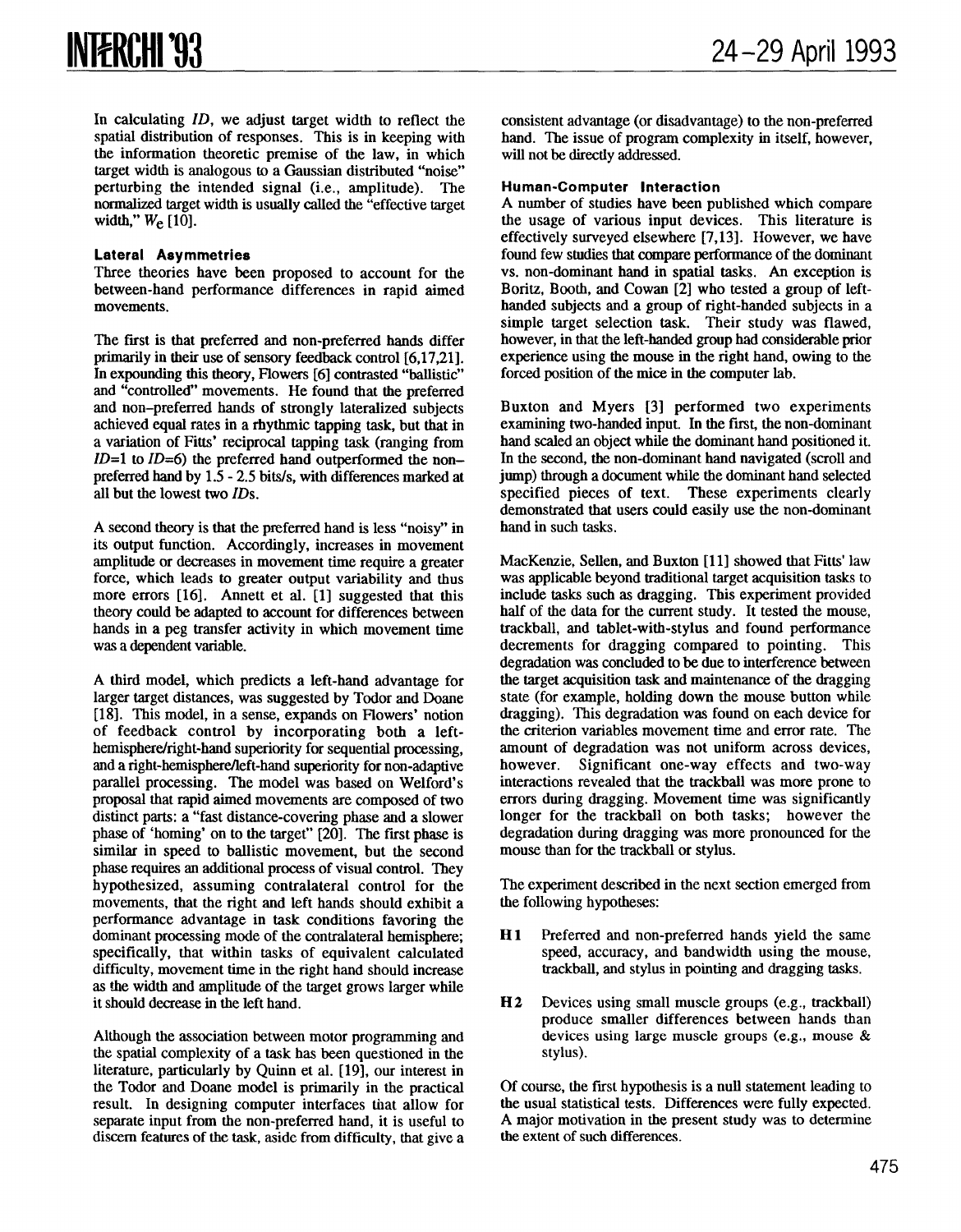# METHOD

#### Subjects

In all we tested 24 subjects, comprising two independent groups of 12 (11 male, 1 female in Group 1; 9 male, 3 female in Group 2). The two groups, computer literate staff or students from local universities, served as paid volunteers. All subjects were self-declared right banders; but as an additional criterion for Group 2 we administered the Edinburgh Inventory for handedness [14], requiring a laterality quotient of at least  $+80$ .

#### Apparatus

The two groups were tested at different times, but on identical equipment. Subjects performed the tasks on an Apple *Macintosh II* using three input devices: the standard mouse, a Wacom tablet-with-stylus (model SD42X) used in absolute mode with a pressure sensitive stylus, and a Kensington trackball (model Turbo Mouse ADB Version  $3.0$ . The equipment was set up with the input device on the right of the keyboard for Group 1 and on the left for Group 2. All devices were adjusted for a control/display ratio of approximately 0.5.



 $(b)$ 

Figure 1. Experimental tasks were (a) pointing and (b) dragging.

### Procedure

 $\mathbf{I}$ 

requirements of the tasks were explained and demonstrated to each subject before beginning. One warm-up block of trials was given prior to data collection.

The two tasks were "point-select" and "drag-select." For the point-select task, shown in Figure 1a, subjects moved the cross-hair cursor (+), back and forth between the targets and selected each target by pressing and releasing a button on the mouse or trackball, or by applying and releasing pressure on the stylus.

The arrow in Figure 1a pointed to the target to be selected. This helped maintain stimulus-response (S-R) compatibility as subjects proceeded. For the dragging task (Figure lb), subjeets acquired the small diamond-shaped object by pressing and holding the device button (on the mouse and trackball) or maintaining pressure on the stylus, and then dragged the object to the other target and deposited the object in the target region by releasing the button or pressure.

Subjects were instructed to balance speed and accuracy for an error rate around  $4\%$ . The software generated a beep as feedback for monitoring target misses.

#### Design

A  $2 \times 4 \times 4 \times 3 \times 2$  (hand  $\times$  amplitude  $\times$  width  $\times$  device  $\times$ task) factorial design with repeated measures was used. Hand was a between-subjects factor, with Group 1 tested on their right (preferred) hand and Group 2 tested on their left (non-preferred) hand.<sup>1</sup> All other factors were withinsubjects. The A-W conditions were chosen to exactly mimic Fitts' [4] original experiments with a stylus. There were four levels each for  $\overline{A}$  (64, 128, 256, or 512 pixels) and W (8, 16, 32, or 64 pixels).

The A-W conditions were presented in random order with a block of ten trials performed at each condition. A session consisted of a sequence of sixteen blocks covering all  $A-W$ conditions. Ten sessions were sequeneed for each device, alternating between pointing (five sessions) and dragging (five sessions). The initial task was chosen by the toss of a coin. Device ordering was counterbalanced.

The system collected three measurements for each trial: movement time and the  $X$  and  $Y$  selection coordinates. Dependent variables were movement time, error rate, variable error, constant error and bandwidth. Each of the accuracy measures describes different response behaviors (see, for example, [12]).

Error rate is simply the percentage of misses in the total number of trials.

Subjects performed multiple trials on two different tasks with three different devices using their right hand (Group 1) or left hand (Group 2). The operation of the devices and the

<sup>1</sup> This was a between-subject factor because we ran the nonpreferred hand subjects (Group 2) as a follow-up experiment to [11]. The data for Group 1 are taken from [11].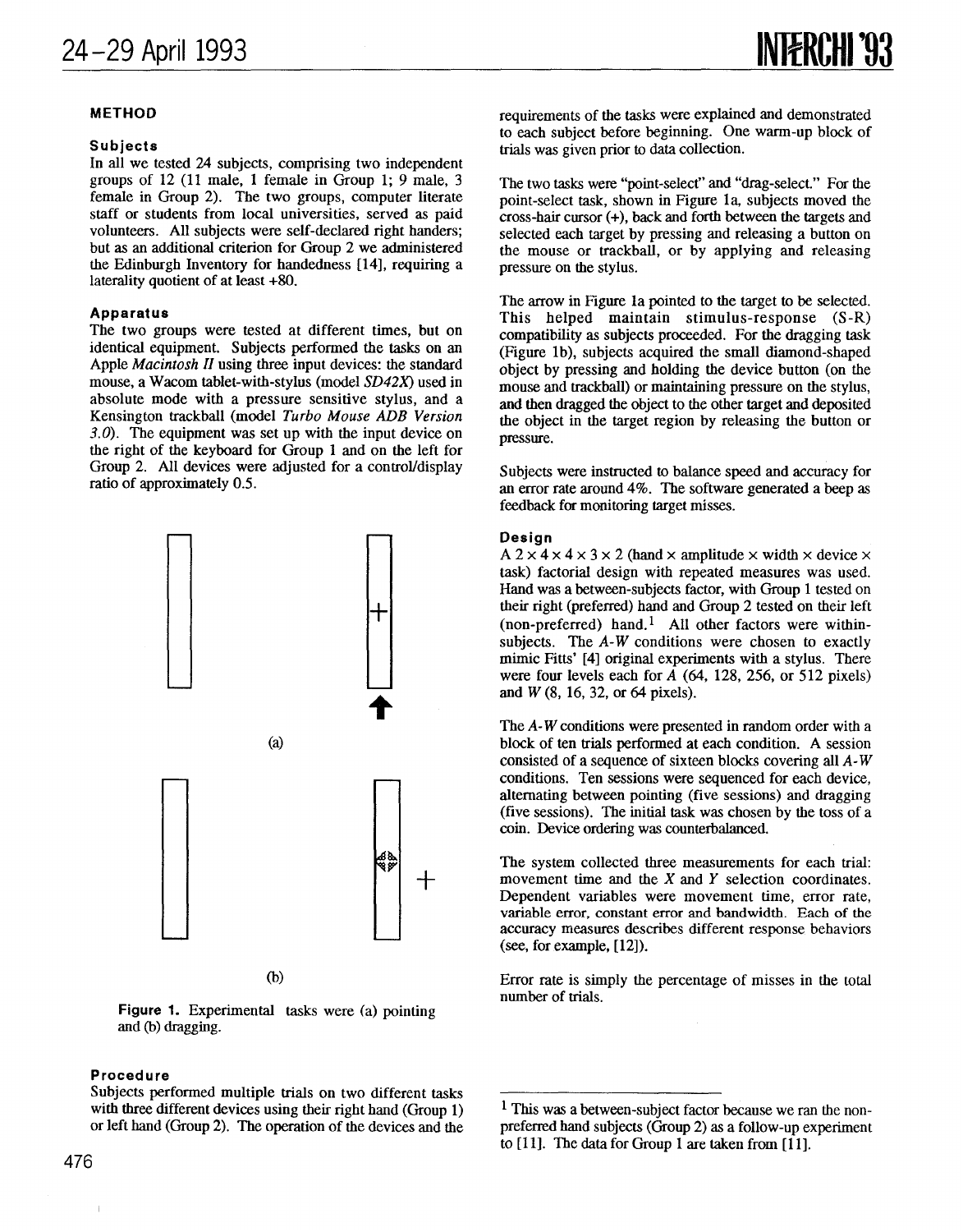|              | Left Hand |      |             | <b>Right Hand</b> |      |      | <b>Both Hands</b> |      |      |
|--------------|-----------|------|-------------|-------------------|------|------|-------------------|------|------|
|              | Point     | Drag | <b>Both</b> | Point             | Drag | Both | Point             | Draq | Both |
| Mouse        | 879       | 1084 | 982         | 657               | 900  | 779  | 768               | 992  | 880  |
| Stylus       | 814       | 1021 | 917         | 645               | 786  | 716  | 729               | 904  | 817  |
| Trackball    | 1165      | 1301 | 1233        | 1079              | 1266 | 172  | 1122              | 1283 | 1203 |
| Column means | 953       | 1135 | 1044        | 794               | 984  | 889  | 873               | 1060 | 967  |

Table 1. Mean movement time (ms) by device, task, and hand.

Variable error is the standard deviation of movement endpoints along the horizontal axis. This corresponds to effective target width (W<sub>e</sub> = 4.133 × SD<sub>x</sub>; see [10]). There ate important distinctions between variable error and error rate despite their high correlation in Fitts' law tasks when error rates are below about 15% [9]. Error rate is especially relevant in HCI research, in the sense that the human operator is interested only in the success or failure in performing an operation, not in whether the effort was, for example, a near or far miss. Variable error, however, captures endpoint variability over all movements and so describes more completely the behavior.

Constant error is the mean deviation of responses from the target center, Constant error quantifies systematic biases of the responses from the target center; i.e., the tendency to overshoot or undershoot the targets.

Bandwidth, a composite of movement time and variable error, is a dependent variable meriting a separate analysis. Due to space limitations, bandwidth is not discussed further in the present paper.

# RESULTS

# Adjustment of Data

Newman-Keuls tests were performed on the session means at each hand  $\times$  device  $\times$  task condition for the first three dependent variables (36 tests). Overwhelmingly, the first session differed from groupings of sessions 2-5, and sessions 2-5 did not differ among themselves; and so, the data from the first session were discarded.

On the remaining data, using the same decomposition, outlier trials were eliminated where the X coordinate was more than three standard deviations from the mean. We also eliminated trials immediately following deviate trials (see [15]).

# Movement Time (MT)

For each dependent variable an analysis of variance was used with repeated measures on device and 'ask, Mean movement times for the two hands are summarized in Table 1, decomposed by device and task. As expected, the right hand outperformed the left hand ( $F_{1,22} = 15.5$ ,  $p <$ .001) with overall movement times of 889 ms and 1044 ms, respectively.

The main effects of device and task were highly significant  $(F_{2,44} = 273, p < .001 \& F_{1,22} = 124, p < .001,$ respectively). The effect of task was reflected in much slower  $MT$  for dragging (1060 ms) than pointing (873 ms). There was, however, no interaction of hand  $\times$  task  $(F_{1,22} = .044)$ , and performance in both hands degraded equally. For each hand the slowest device by far was the trackball with performance on the other two devices slowing somewhat from stylus to mouse. A significant interaction of hand x device  $(F_{2,44} = 10.7, p < .001)$  can be attributed to the trackball. That is, from preferred to non-preferred hand the degradation in mouse and stylus was large but equal (roughly 27%), whereas there was no difference in MT between hands on the trackball  $(F_{1,22} =$ 1.52,  $p > .05$ ). There was also a significant three-way interaction of hand  $\times$  device  $\times$  task ( $F_{2,44} = 4.33$ ,  $p <$ .05), one interpretation being that, although left-hand  $MT$ degraded equally in mouse and stylus going from the pointing task to dragging, the right hand showed greater degradation in the mouse than either the stylus or the trackbdl.

The effect of amplitude and width on movement time was investigated at each level of difficulty. As predicted by Todor and Deane [18], there was a tendency for left-hand  $MT$  to decrease as  $A$  and  $W$  increased within each  $ID$  level and, conversely, for right-hand MT to increase. The decreases in the left hand were in general larger and more consistent than the increases in the right hand, particularly so for the mouse. The effect, seen in Figure 2, extends Todor and Doane's results to a wide range of task difficulties. Their subjects, tested for two task conditions at  $ID = 6$ , also failed to show significant MT increases in the right hand. As Todor reasoned, this may be due to differential training.

Comparing performance across index of difficulty in Figure 2, it can also be seen that, in agreement with Flowers' feedback control theory, the right hand gained an advantage as target widths grew narrower (for example, conditions 1-4, 1-3, 1-2, 1-1). However, the  $L - R$ differences did not change when target amplitudes increased while target width was held constant (for example, conditions 1-4, 2-4, 3-4, and 4-4). Spatial target conditions, rather than task difficulty per se, therefore appear to have accounted for the between-hand  $MT$ differences.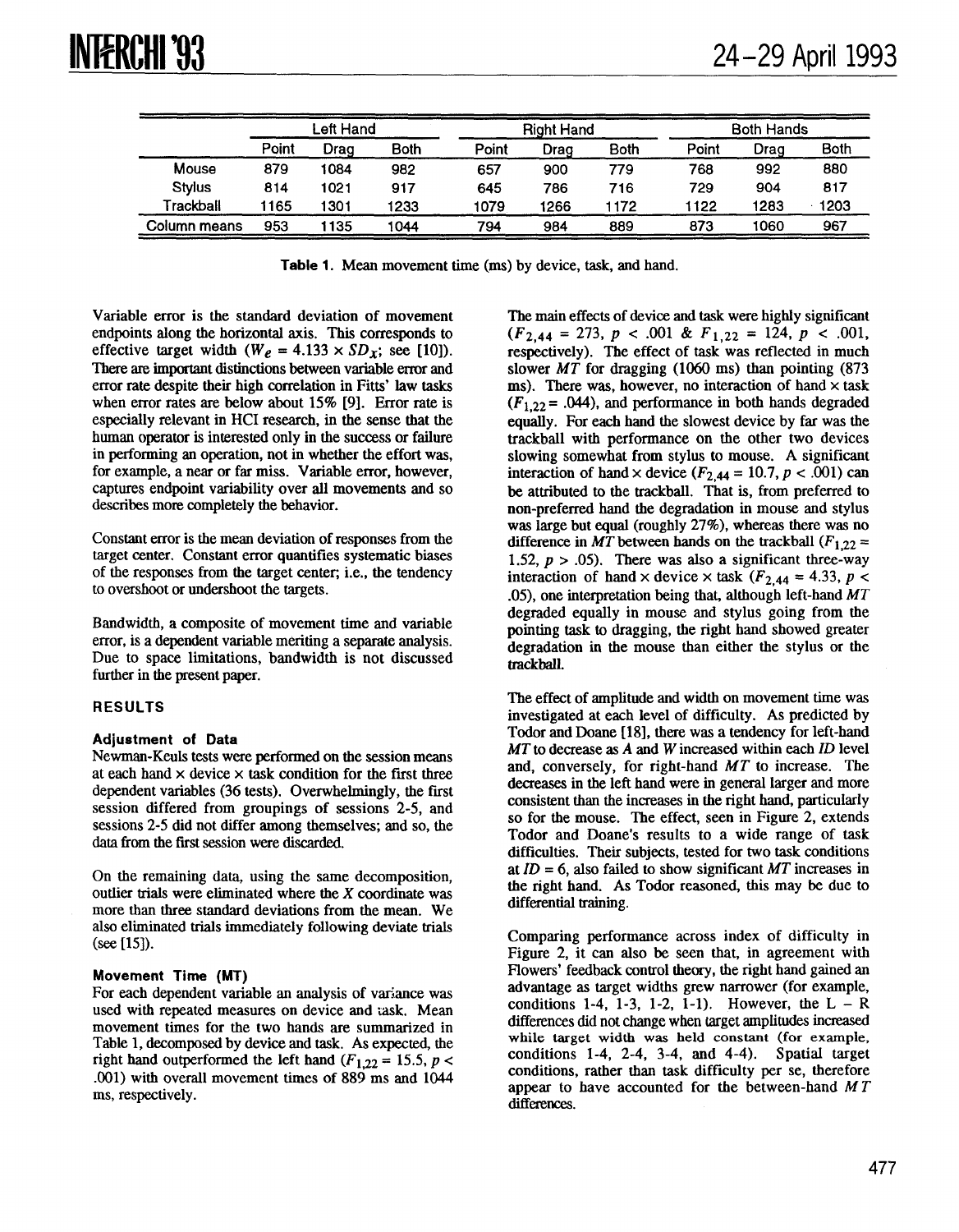



First number of amplitude-width combinations refers to amplitude and second number refers to target width. For amplitude,  $1 = 64$  pixels,  $2 = 128$  pixel,  $3 = 256$  pixels, and  $4 = 512$  pixels. For target width,  $1 = 8$  pixels,  $2 = 16$ pixels,  $3 = 32$  pixels, and  $4 = 64$  pixels.

|              | Left Hand |      |             | <b>Right Hand</b> |      |      | <b>Both Hands</b> |      |             |
|--------------|-----------|------|-------------|-------------------|------|------|-------------------|------|-------------|
|              | Point     | Drag | <b>Both</b> | Point             | Drag | Both | Point             | Drag | <b>Both</b> |
| Mouse        | 3.0       | 12.0 | 7.5         | 2.8               | 9.8  | 6.3  | 2.9               | 10.9 | 6.9         |
| Stylus       | 4.9       | 12.7 | 8.8         | 3.6               | 12.2 | 7.9  | 4.3               | 12.5 | 8.4         |
| Trackball    | 2.8       | 12.6 | 7.7         | 3.3               | 15.8 | 9.6  | 3.0               | 14.2 | 8.6         |
| Column means | 3.6       | 12.5 | 8.0         | 3.2               | 12.6 | 7.9  | 3.4               | 12.5 | 8.0         |

Table 2. Mean error rates  $(\%)$  by device, task, and hand.

#### Accuracy

Error Rate. The two subject groups performed at comparable emor rates throughout, except for two devicetask combinations (mouse-dragging, where the right hand was superior, and trackball-dragging, where the left hand was superior).

Table 2 summarizes the mean percentage errors by hand, device, and task. In support of HI, error rates did not differ between the hands with means of 7.9% for the prefemed hand and 8.0% for the non-preferred hand  $(F_{1,22} = .005)$ . Both hands were far more accurate during pointing than dragging. Error rates during the pointing task were within the desired range of 4% with means of 3.2% in the right hand and 3.6% in the left hand, but were considerably higher for dragging with means of  $12.6\%$  and  $12.5\%$ respectively. Although the main effect of task was highly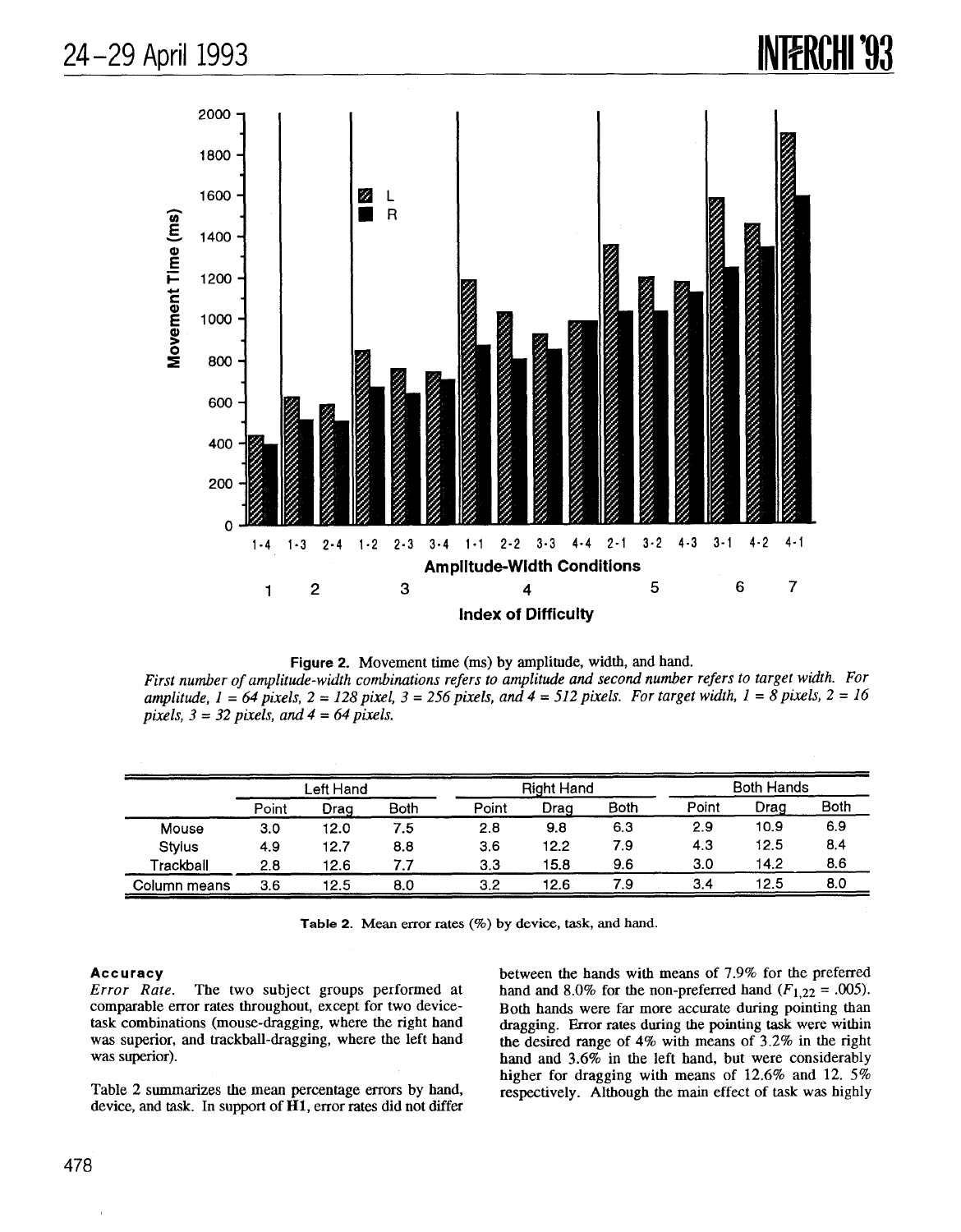|                   | $W = 8$ | $W = 16$ | $W = 32$ | $W = 64$ | All Widths |
|-------------------|---------|----------|----------|----------|------------|
| Left Hand         |         |          |          |          |            |
| Pointing          | 9.2     | 16.1     | 29.4     | 56.4     | 27.7       |
| Dragging          | 14.2    | 24.0     | 43.6     | 77.5     | 39.8       |
| <b>Right Hand</b> |         |          |          |          |            |
| Pointing          | 9.4     | 14.8     | 26.8     | 49.7     | 25.2       |
| Dragging          | 33.7    | 39.1     | 54.6     | 84.2     | 52.9       |

Table 3. Mean effective target width ( $W_e$ , in pixels) for the trackball by task and W.

significant ( $F_{1,22} = 138$ ,  $p < .001$ ), degradation in the two hands was equal over tasks as evidenced by a lack of hand  $\times$ task interaction ( $F_{1,22} = .102$ ). In contrast, the two-way interaction of hand x device was significant ( $F_{2,44} = 3.93$ , p  $\langle$  .05) with accuracy from the right to left hand degrading in the mouse and stylus but improving in the trackball. This supports H<sub>2</sub>.

Variable Error /Effective Target Width. Analysis of this dependent variable was directed to the hypothesis of Armett et al. [1] that superior preferred-hand performance for controlled movements is attributable to a greater motoroutput variability in the non-preferred hand. Unlike the mouse and the stylus, the trackball showed a significant hand x task interaction (mouse,  $F_{1,22} = .565$ ; stylus,  $F_{1,22}$ = .100; trackball,  $F_{1,22} = 7.04$ ,  $p < .05$ ). This is shown in Table 3. Whereas results in the right hand for trackballpointing proved similar to those in mouse and stylus, trackbatl-dragging yielded a large left-hand advantage, both in mean scores and standard deviations, which was especially apparent at the smallest width. At all target widths in Table 3, the left-hand dragging condition displayed less variable error than the right-hand dragging condition.

The motor-output variability theory predicts that larger target amplitudes should result in either a greater lengthening of movement time in the non-preferred hand or a greater degradation of variable error. Neither result held in the stylus, while only moderate support was found in the mouse. The finding of superior left-hand  $W_e$  for the trackball was unexpected and will be discussed below.

Constant Error. Table 4 summarizes constant error by device, task, and hand. Both hands exhibited a small tendency to undershoot the center of the target in all combinations, except for stylus-dragging where the two hands had a similar tendency to overshoot the target. Biases were small, on average falling within one pixel of target center. For all data, the main effect of hand was not significant ( $F_{1,22}$  = .485). For subsets of the data by device, the effect of hand was significant only for the trackball  $(F_{1,22} = 4.49, p < .05)$ . This was again due to the dragging task, where the left hand showed greater accuracy  $(CE = -0.143$  pixels vs.  $-2.38$  pixels).

|                   | Mouse   | <b>Stylus</b> | Trackball |
|-------------------|---------|---------------|-----------|
| Left Hand         |         |               |           |
| Pointing          | $-1.11$ | $-0.31$       | $-0.98$   |
| Dragging          | $-0.16$ | $+0.75$       | $-0.14$   |
| <b>Right Hand</b> |         |               |           |
| Pointing          | $-1.16$ | $-0.42$       | $-0.82$   |
| Dragging          | $+0.49$ | $+1.06$       | $-2.38$   |

Table 4. Constant error (pixels) by device, task, and hand

# **DISCUSSION**

The most important finding of the study is how the results for movement time essentially extended the findings of Todor and Doane [18]. In tasks of equivalent difficulty, between-hand comparisons showed a right-hand advantage for target width, but a left-hand advantage for amplitude. This held in spite of the traditional Fitts prediction for equal movement time in a given limb system, when the spatial conditions of a task calculate to the same ID.

We found nothing in the analysis of accuracy to indicate that this main result was influenced by different speedaccuracy tradeoffs in the two hands. All accuracy measures were in fact largely independent of hand (with some exceptions during mouse-dragging and trackball-dragging). In the case of error rate this is not surprising, since the two subject groups were instructed to monitor performance by error-rate feedback.

Nonetheless, the three accuracy measures used in the experiment clearly captured distinct aspects of subject behavior. Constant error was most sensitive to the mechanical differences between devices. Stylus-pointing yielded smaller constant error than either mouse-pointing or trackball-pointing, presumably because subjects were able to place the stylus on the tablet with pen-point precision as opposed to the trackball technology of the mouse and the trackball; conversely, the mouse and trackball were more accurate than the stylus during dragging (excluding trackbatl-dragging in the right hand). This was largely due to subjects inadvertently lifting the stylus tip off of the tablet surface while dragging.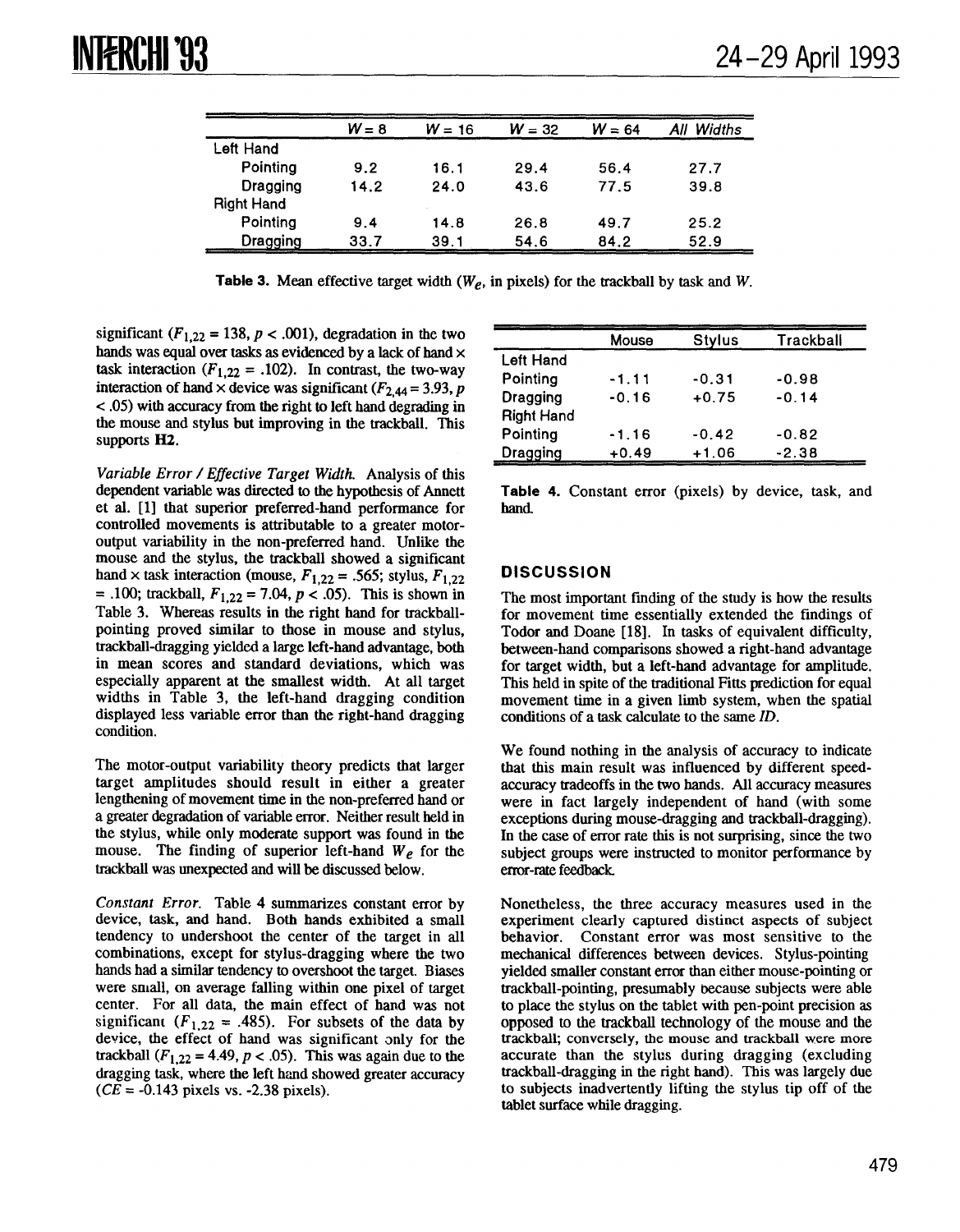Error rate most clearly captured the difficulty of the dragging task. As was seen, both groups settled for much higher error rates during dragging, probably because subjects were unwilling to slow down sufficiently for this task, given their relative success with the pointing task. Only the right-hand group, however, showed unequal degradation between devices.

Going from pointing to dragging in the right hand, error rate for the mouse degraded least of the three devices while movement time degraded most. However, the lack of hand  $\times$  task interaction on We in the mouse implies that the right-hand group was no less variable during the dragging task, just more careful. The speed-accuracy tradeoff here was most likely an experimental artifact-a side effect of daily work habits-in that all subjects had experience on the mouse but not on the other devices.

Finally, the peculiar results for accuracy during the trackball-dragging condition appear to have captured some underlying asymmetry in the motor function of the two hands. Here all three accuracy measures displayed a large left-hand advantage. Trackball-dragging also showed poor accuracy only in the right hand, in the sense that the left hand was equally accurate across devices when dragging.

Based on earlier results [11], it was speculated that device differences may be attributed to the extent of interference between the muscle groups required to manipulate a device, in particular, that finger-thumb interference would be greater than wrist-finger interference, and that this would contribute to superior performance in the mouse or stylus relative to the trackball. Our results for accuracy in the trackball confirm that finger-thumb independence was a significant requirement for trackball-dragging, but that it primarily affected the right hand. This may be compared to the finding by Kimura [8] that right-banders perform paired finger flexions more easily with their left hand; both results point to superior fine motor control in the left hand. The poor speeds achieved with the trackball in the present experiment, therefore, may simply have been a function of "ceiling effects" for this device. In spite of this, ceiling effects were not found to affect diffenmial accommodations with respect to spatial target conditions on either task. In fact, of the three devices tested, the trackball most clearly supported the Todor and Doane theory.

#### **CONCLUSION**

The above provides the foundation on which design decisions can be based. First, for rough pointing or motion, the non-dominant hand is as good as the dominant hand across a large range of task difficulties. Therefore, it is appropriate for tasks that do not require precise action, such as scrolling (for example, as used in [3]). If the nondominant hand is used for pointing, wide targets should be used.

While there was the least change between hands with the trackball, non-dominant performance with the mouse was still far superior. Readers are cautioned not to draw from this that if one is to use both hands that two mice are the best design choice. The ease of acquiring a fixed position device (such as a trackball, touch pad, or joystick) may more than compensate for slower task performance once acquired. This is something that must be evaluated in context of the specific task.

## ACKNOWLEDGMENTS

We would like to thank the members of the Input Research Group at the University of Toronto who provided the forum within which this work was undertaken. We would especially like to acknowledge the contribution of Abigail Sellen a coauthor of [11] which provided half the data for the current paper. Thanks also to Dan Russell for his comments on the manuscript. Primary support for this work has come from Digital Equipment Corp., Xerox PARC, and the Natural Sciences and Engineering Research Council of Canada. Additional support has been provided by Apple Computer Inc., IBM Canada's Laboratory Centre for Advanced Studies, and the Arnott Design Group of Toronto. This support is gratefully acknowledged.

#### REFERENCES

- 1. Annett, J., Annett, M., Hudson, P. T. W., & Turner, A. (1979). The control of movement in the preferred and non-preferred hands. Quarterly Journal of Experimental Psychology, 31, 641-652.
- 2. Boritz, J., Booth, K. S., & Cowan, W. B. (1991). Fitts's law studies of directional mouse movement. Proceedings of Graphics Interface '91 (pp. 216-223). Toronto: Canadian Information Processing Society.
- 3. Buxton, W., & Myers, B. A. (1986). A study in twohanded input. Proceedings of the CHI '86 Conference on Human Factors in Computing Systems (pp. 321- 326). New York: ACM.
- 4. Fitts, P. M. (1954). The information capacity of the human motor system in controlling the amplitude of movement. Journal of Experimental Psychology, 47, 381-391.
- 5. Fitts, P. M., & Peterson, J. R. (1964). Information capacity of discrete motor responses. Journal of Experimental Psychology, 67, 103-112.
- 6. Flowers, K. (1975). Handedness and controlled movement. British Journal of Psychology, 66, 39-52.
- 7. Greenstein, J. S., & Amaut, L. Y. (1988). Input devices. In M. Helander (Ed.), Handbook of humancomputer interaction (pp. 495-519). Amsterdam: Elsevier.
- 8. Kimura, D. & Vanderwolf, C. H. (1970). The relation between hand preference and the performance of individual finger movements by left and right hands. Brain, 93, 769-774.